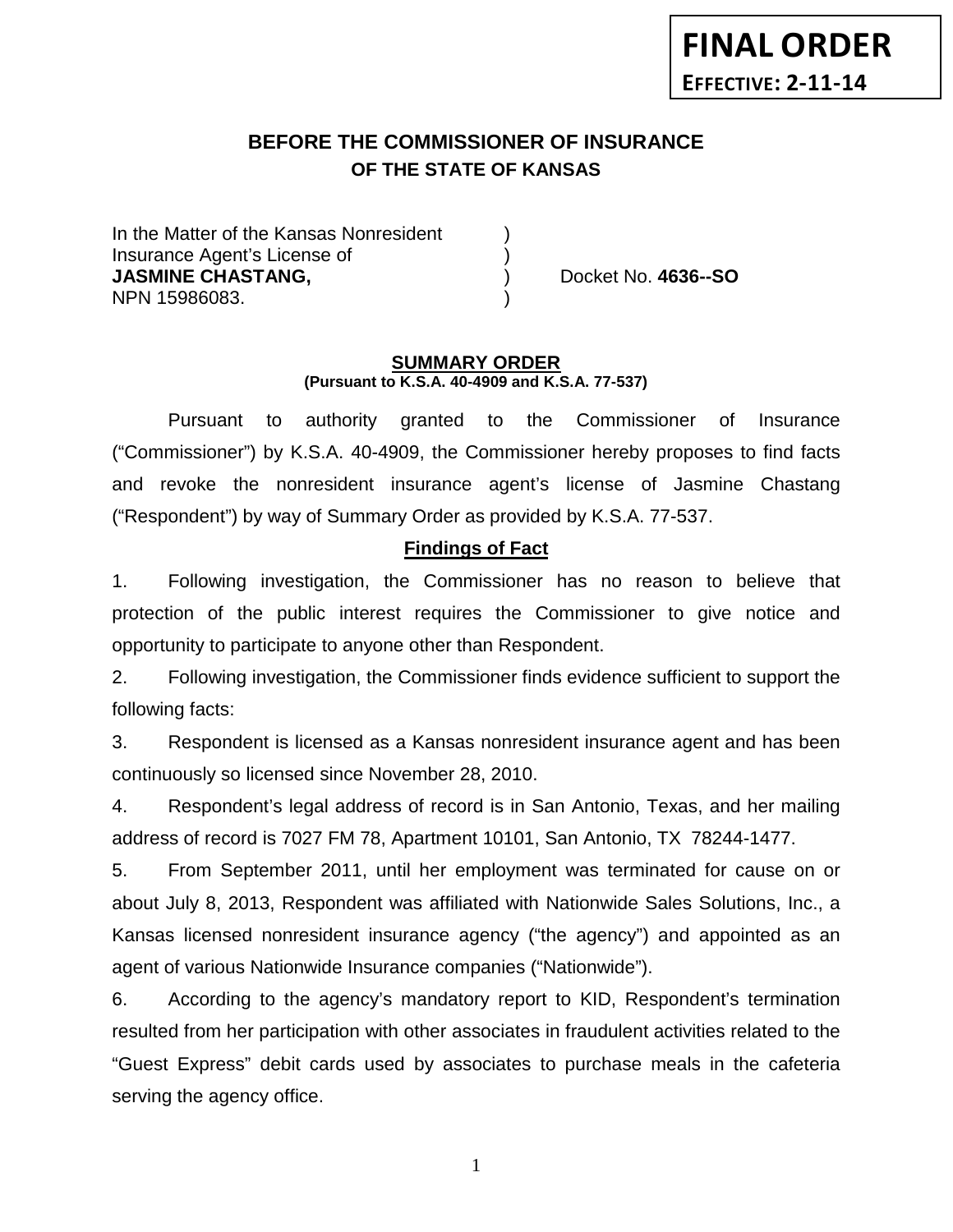7. Each time a debit card is issued, the bank advances \$200 for immediate use.

8. Nationwide analyzed card usage and found that several employees used false names, identification information, and fictitious bank account information to apply for a series of debit cards, using each for a short period of time and applying for a new card before exceeding the \$200 advance.

9. The agency's report reflected that Respondent admitted applying for cards in fictitious names and using the cards to make purchases in the cafeteria.

10. By letter of January 7, 2014, addressed to Respondent at her mailing addresses of record, counsel for KID invited Respondent to reply by January 17 if she disputed the foregoing facts.

11. To date, Respondent has not replied, and the letter has not been returned; thus, the facts are deemed undisputed.

# **Applicable Law**

12. K.S.A. 40-4909(a) provides, in relevant part:

"The commissioner may deny, suspend, revoke or refuse renewal of any license issued under this act if the commissioner finds that the applicant or license holder has: . . .

(8) Used any fraudulent, coercive, or dishonest practice, or demonstrated any incompetence, untrustworthiness or financial irresponsibility in the conduct of business in this state or elsewhere." K.S.A. 2012 Supp. 40- 4909(a).

13. In addition, the Commissioner may revoke any license issued under the Insurance Agents Licensing Act if the Commissioner finds that the interests of the insurer or the insurable interests of the public are not properly served under such license. K.S.A. 2012 Supp. 40-4909(b).

14. "Any action taken under this section which affects any license or imposes any administrative penalty shall be taken only after notice and an opportunity for hearing conducted in accordance with the provisions of the Kansas administrative procedures act." K.S.A. 2012 Supp. 40-4909(c).

15. "Whenever the commissioner imposes any administrative penalty or denies, suspends, revokes or refuses renewal of any license pursuant to subsection (a), any costs incurred as a result of conducting an administrative hearing authorized under the provisions of this section shall be assessed against the person who is the subject of the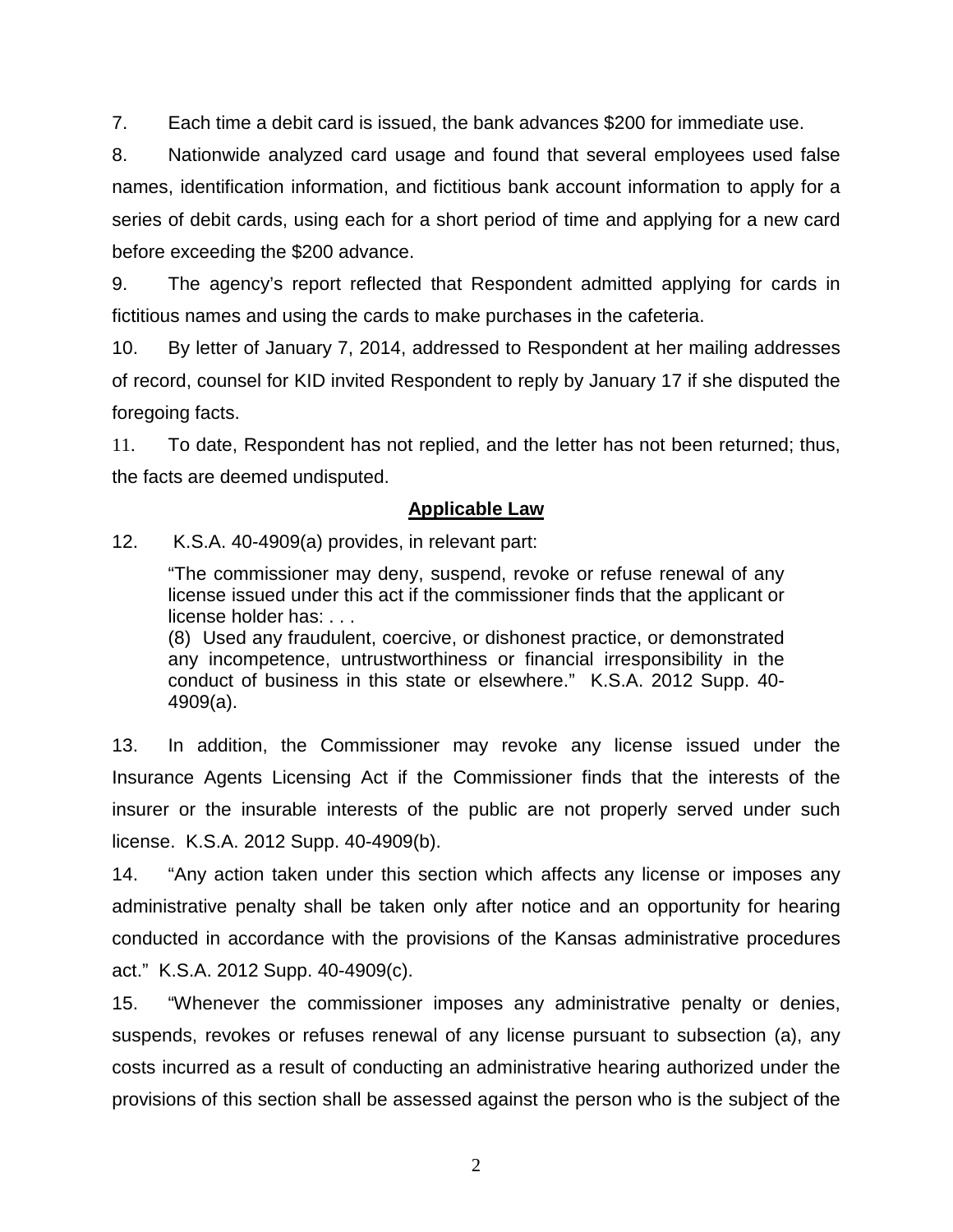hearing or any business entity represented by such person who is the party to the matters giving rise to the hearing." K.S.A. 2012 Supp. 40-4909(f).

#### **Conclusions of Law**

16. The Commissioner has jurisdiction over Respondent as well as the subject matter of this proceeding, and such proceeding is held in the public interest.

17. The Commissioner finds that Respondent's license may be revoked pursuant to K.S.A. 40-4909(a)(8) because Respondent engaged in a pattern of fraudulent and dishonest practices.

18. The Commissioner thus finds that sufficient grounds exist for the revocation of Respondent's insurance agent license pursuant to K.S.A. 2012 Supp. 40-4909(a).

19. In addition, the Commissioner finds that Respondent's license may be revoked pursuant to K.S.A. 2012 Supp. 40-4909(b) because Respondent's license is not serving the interests of insurers or the insurable interests of the public.

20. Based on the facts and circumstances set forth herein, it appears that the use of summary proceedings in this matter is appropriate, in accordance with the provisions set forth in K.S.A. 77-537(a), in that the use of summary proceedings does not violate any provision of the law, the protection of the public interest does not require the KID to give notice and opportunity to participate to persons other than Respondent, and after investigation, KID believes in good faith that the allegations will be supported to the applicable standard of proof.

### **Policy to be Served**

Before issuing an insurance agent license, the Commissioner must determine that the applicant is qualified and has not committed any act that would be grounds for denial, suspension, or revocation. K.S.A. 40-4905(b). Further, the Commissioner may revoke any license issued under the Insurance Agents Licensing Act if the Commissioner finds that the interests of the insurer or the insurable interests of the public are not properly served under the license. The following action is appropriate to promote the security and integrity of the insurance business and protect insurance consumers by licensing, or continuing to license, persons or entities to sell, solicit, or

3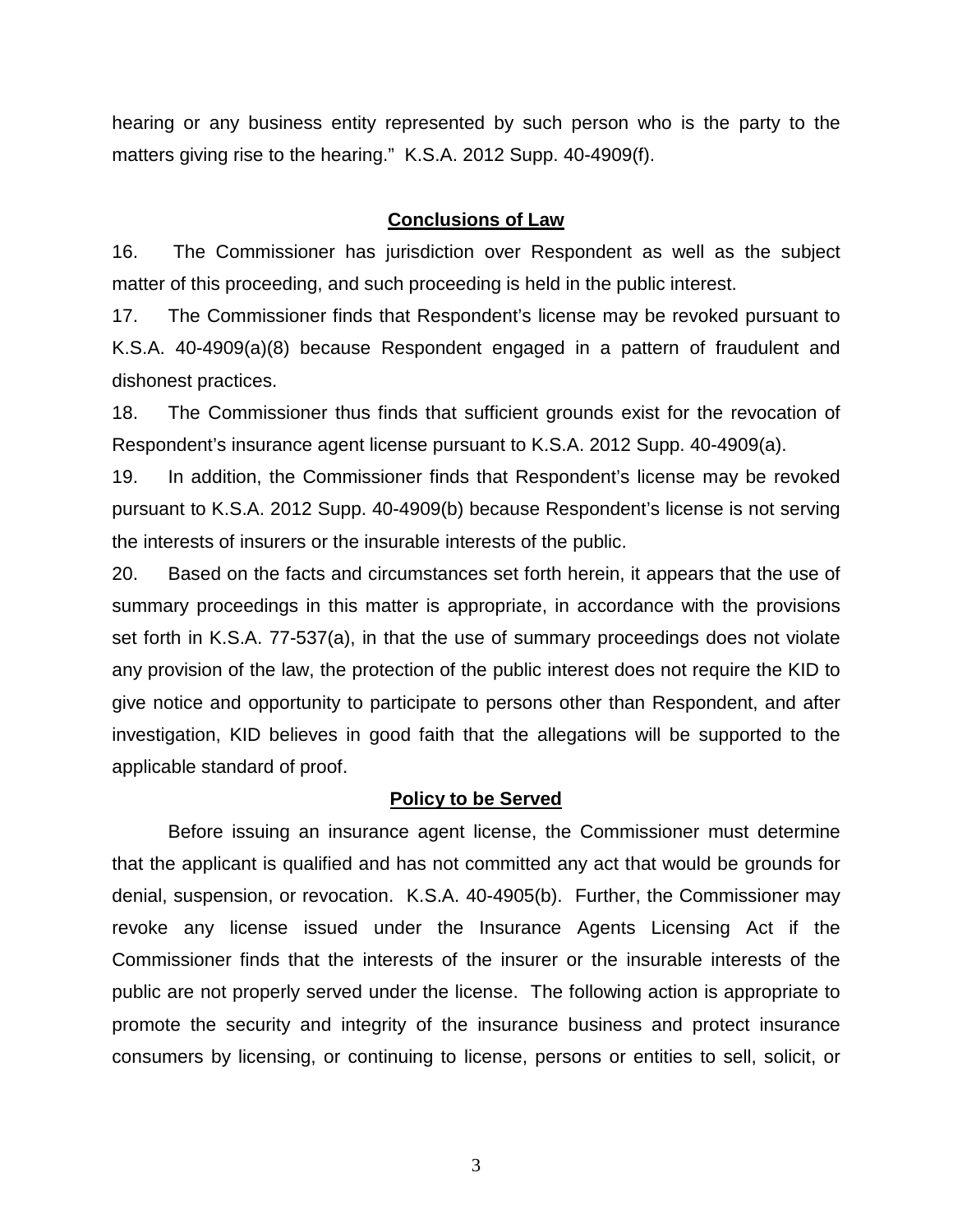negotiate insurance in the State of Kansas only if their conduct indicates they are both qualified and trustworthy.

**THE COMMISSIONER OF INSURANCE THEREFORE ORDERS** that the Kansas nonresident insurance agent's license of **JASMINE CHASTANG** is hereby **REVOKED** and **JASMINE CHASTANG** shall **CEASE and DESIST** from the sale, solicitation, or negotiation of insurance, doing any act toward the sale, solicitation, or negotiation of insurance, and/or receiving compensation deriving from the sale, solicitation, or negotiation of insurance in Kansas or on Kansas risks through business conducted on and after the effective date of this order.

**It is further ordered**, pursuant to KSA 77-415(b)(2)(A), that this order is designated by KID as precedent.

# **IT IS SO ORDERED THIS \_\_24th\_\_ DAY OF JANUARY 2014, IN THE CITY OF TOPEKA, COUNTY OF SHAWNEE, STATE OF KANSAS.**



/s/ Sandy Praeger Sandy Praeger Commissioner of Insurance

BY:

\_/s/ John Wine\_\_\_\_\_\_\_\_\_\_\_\_\_\_\_\_\_\_\_\_ John Wine General Counsel